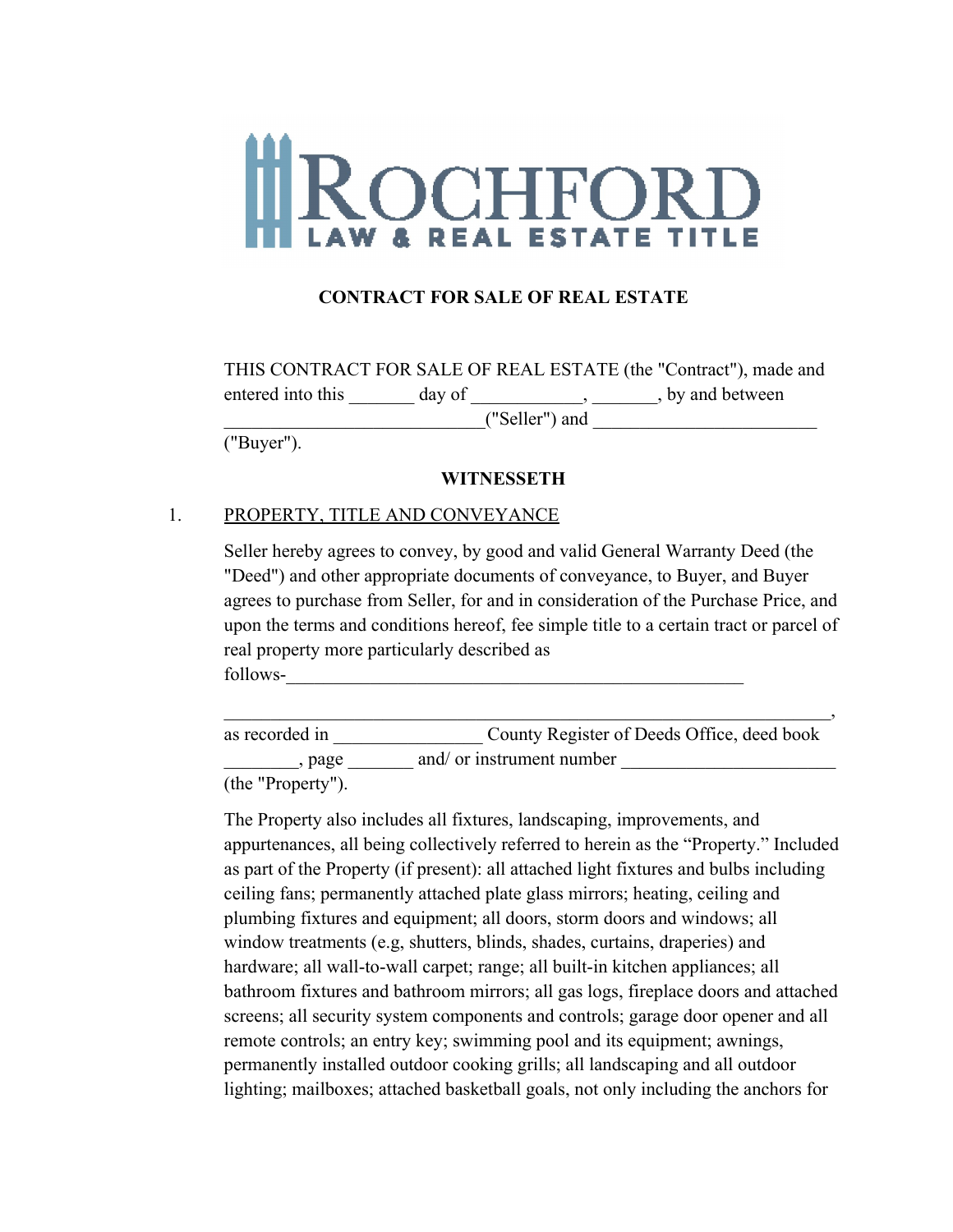such goals but also including the remaining components, including but not limited to poles and backboards; TV mounting brackets (but excluding flat screen TVs); antennae and satellite dishes (excluding components); and central vacuum systems and attachments.

 $\mathcal{L}_\mathcal{L} = \mathcal{L}_\mathcal{L} = \mathcal{L}_\mathcal{L} = \mathcal{L}_\mathcal{L} = \mathcal{L}_\mathcal{L} = \mathcal{L}_\mathcal{L} = \mathcal{L}_\mathcal{L} = \mathcal{L}_\mathcal{L} = \mathcal{L}_\mathcal{L} = \mathcal{L}_\mathcal{L} = \mathcal{L}_\mathcal{L} = \mathcal{L}_\mathcal{L} = \mathcal{L}_\mathcal{L} = \mathcal{L}_\mathcal{L} = \mathcal{L}_\mathcal{L} = \mathcal{L}_\mathcal{L} = \mathcal{L}_\mathcal{L}$ 

 $\mathcal{L}_\mathcal{L} = \mathcal{L}_\mathcal{L} = \mathcal{L}_\mathcal{L} = \mathcal{L}_\mathcal{L} = \mathcal{L}_\mathcal{L} = \mathcal{L}_\mathcal{L} = \mathcal{L}_\mathcal{L} = \mathcal{L}_\mathcal{L} = \mathcal{L}_\mathcal{L} = \mathcal{L}_\mathcal{L} = \mathcal{L}_\mathcal{L} = \mathcal{L}_\mathcal{L} = \mathcal{L}_\mathcal{L} = \mathcal{L}_\mathcal{L} = \mathcal{L}_\mathcal{L} = \mathcal{L}_\mathcal{L} = \mathcal{L}_\mathcal{L}$ 

 $\mathcal{L}_\mathcal{L} = \mathcal{L}_\mathcal{L} = \mathcal{L}_\mathcal{L} = \mathcal{L}_\mathcal{L} = \mathcal{L}_\mathcal{L} = \mathcal{L}_\mathcal{L} = \mathcal{L}_\mathcal{L} = \mathcal{L}_\mathcal{L} = \mathcal{L}_\mathcal{L} = \mathcal{L}_\mathcal{L} = \mathcal{L}_\mathcal{L} = \mathcal{L}_\mathcal{L} = \mathcal{L}_\mathcal{L} = \mathcal{L}_\mathcal{L} = \mathcal{L}_\mathcal{L} = \mathcal{L}_\mathcal{L} = \mathcal{L}_\mathcal{L}$ 

 $\mathcal{L}_\mathcal{L} = \mathcal{L}_\mathcal{L} = \mathcal{L}_\mathcal{L} = \mathcal{L}_\mathcal{L} = \mathcal{L}_\mathcal{L} = \mathcal{L}_\mathcal{L} = \mathcal{L}_\mathcal{L} = \mathcal{L}_\mathcal{L} = \mathcal{L}_\mathcal{L} = \mathcal{L}_\mathcal{L} = \mathcal{L}_\mathcal{L} = \mathcal{L}_\mathcal{L} = \mathcal{L}_\mathcal{L} = \mathcal{L}_\mathcal{L} = \mathcal{L}_\mathcal{L} = \mathcal{L}_\mathcal{L} = \mathcal{L}_\mathcal{L}$ 

 $\mathcal{L}_\mathcal{L} = \mathcal{L}_\mathcal{L} = \mathcal{L}_\mathcal{L} = \mathcal{L}_\mathcal{L} = \mathcal{L}_\mathcal{L} = \mathcal{L}_\mathcal{L} = \mathcal{L}_\mathcal{L} = \mathcal{L}_\mathcal{L} = \mathcal{L}_\mathcal{L} = \mathcal{L}_\mathcal{L} = \mathcal{L}_\mathcal{L} = \mathcal{L}_\mathcal{L} = \mathcal{L}_\mathcal{L} = \mathcal{L}_\mathcal{L} = \mathcal{L}_\mathcal{L} = \mathcal{L}_\mathcal{L} = \mathcal{L}_\mathcal{L}$ 

Other items that remain with the Property at no additional cost to Buyer:

Items that will not remain with the Property:

Seller warrants that at the time of Closing, Seller will convey or cause to be conveyed to Buyer or Buyer's assign(s) good and marketable title to said Property, subject only to (a) zoning; (b) setback requirements and general utility, sewer and drainage easements of record on the Binding Agreement Date upon which the improvements do not encroach; (c) subdivision and/ or condominium declarations, covenants, restrictions, and easements of record on the Binding Agreement Date; and (d) other encumbrances specified in this Contract.

If title examination, closing or loan survey pursuant to Tenn. Code Ann. 62-18-126, boundary line survey, or other information discloses material defects, Buyer may, at Buyer's discretion: (a) accept the Property with the defects or (b) require Seller to remedy such defects prior to Closing Date. Buyer shall provide Seller with written notice of such defects. If defects are not remediated prior to Closing, Buyer and Seller may elect to extend the closing Date by mutual written agreement. If defects are not remedied by the Closing Date, or any mutually agreed upon extension thereof, this Contract shall terminate, and Buyer shall be entitled to refund of the Earnest Money.

Good and marketable title shall mean title which a title insurance company licensed to do business in Tennessee will insure at its regular rates, subject only to standard exceptions. The title search used for the purpose of evidencing good and marketable title must be acceptable to the title insurance agent and the issuing title insurance company.

## 2. CONSIDERATION OF PAYMENT

Buyer agrees to pay for the Property an amount equal to \$ (the "Purchase Price") at Closing. Buyer warrants that, except as may be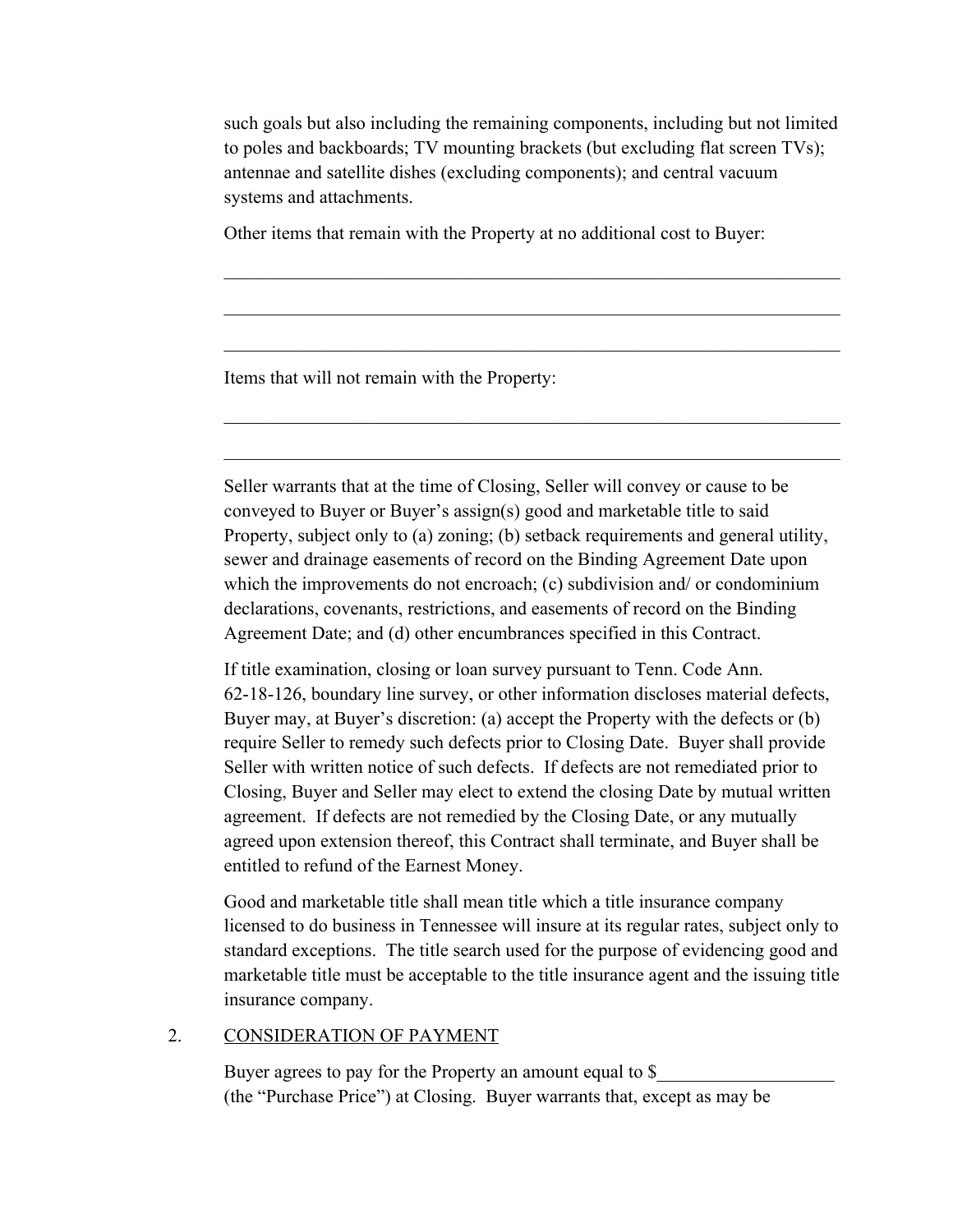otherwise provided herein, Buyer will at Closing have sufficient cast to complete the purchase of the Property under the terms of this Contract. The Purchase Price shall be disbursed to Seller or Seller's Closing Agent by a Federal Reserve Bank wire transfer.

## 3. EARNEST MONEY

Within  $\frac{day(s)}{s}$  after the Binding Agreement Date of this Agreement (defined below), Buyer is to deposit \$\_\_\_\_\_\_\_\_\_\_\_\_\_\_\_\_\_ in earnest money (the "Earnest Money") with Community Title Company, LLC, 2200 Abbott Martin Rd, Suite 201, Nashville, TN 37215 ("Holder") to be applied to the total Purchase Price at closing. In the event Earnest Money is not timely received by Holder or Earnest Money check or other instrument is not honored by the bank upon which it is drawn for any reason, Holder shall promptly notify Buyer and Seller of Buyer's failure to deposit the agreed upon Earnest Money. Buyer shall then have one (1) day to deliver Earnest Money in immediately available funds to Holder. In the event Buyer does not deliver such funds, Seller shall have the right to terminate this Agreement by delivery to Buyer or Buyer's representative written notice. In the event Buyer delivers the Earnest Money in immediately available funds to Holder before Seller elects to terminate, Seller shall be deemed to have waived his right to terminate, and the Agreement shall remain in full force and effect.

Earnest money is to be deposited promptly after the Binding Agreement Date or the agreed upon delivery date in this Earnest Money paragraph. Holder shall disburse Earnest Money only as follows: (a) at Closing to be applied as a credit toward Buyer's Purchase Price; (b) upon a written agreement signed by all parties having an interest in the funds; (c) upon order of a court or arbitrator having jurisdiction over any dispute involving the Earnest Money; (d) upon a reasonable interpretation of the Agreement; or (e) upon the filing of an interpleader action with payment to be made to the clerk of the court having jurisdiction over the matter.

Holder shall be reimbursed for, and may deduct from funds interpleaded, its costs and expenses, including reasonable attorney's fees. The prevailing party in the interpleader action shall be entitled to collect from the other party the costs and expenses reimbursed to Holder. No party shall seek damages from Holder (nor shall Holder be liable for the same) for any matter arising out of or related to the performance of Holder's duties under this Earnest Money paragraph.

## 4. PRORATIONS

Real estate taxes and association fees for the calendar year shall be prorated as of the Closing Date. In the event of a change or reassessment of taxes for the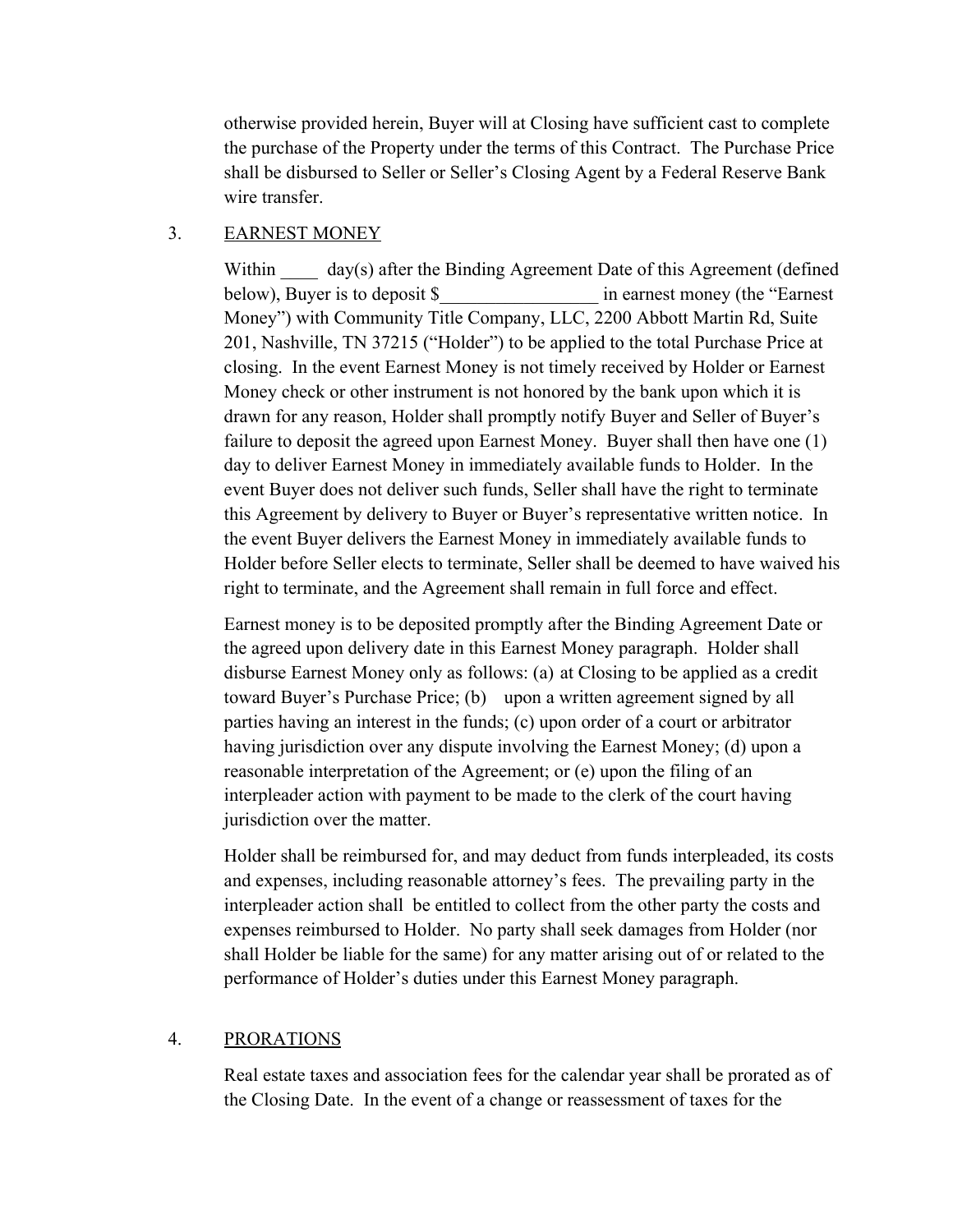calendar year after Closing, the parties agree to pay their recalculated share. Real estate taxes and association fees for prior years will be paid by Seller. Special assessments approved or levied prior to the Closing Date shall be paid by the Seller at or prior to Closing.

## 5. TITLE INSURANCE

Upon execution and delivery of the Contract, Buyer and/ or Buyer's Lender shall apply to First American Title Insurance Company by and through the Closing Agent for Buyer and Seller, Community Title Company, LLC, 2200 Abbott Martin Road, Suite 201, Nashville, TN 37215, (615) 269-7676 emailjcr@ctc1949.com, for a title insurance commitment (the "Commitment") in the amount of the Purchase Price which shall disclose the state of the title to the Property and shall constitute the commitment of the Title Insuror to insure the title at Closing in the name of Buyer with an owner's title insurance policy.

Cost of title search, mortgagee's policy and owner's policy (rates to be as filed with the Tennessee Department of Commerce and Insurance) shall be paid as follows:

At Closing, Seller shall pay for owner's title insurance policy for benefit of the Buyer in the amount of the Purchase Price and loan title insurance for benefit of the lender in the amount of the loan amount. Buyer shall receive benefit of simultaneous issue.

 $\mathcal{L}_\mathcal{L} = \mathcal{L}_\mathcal{L} = \mathcal{L}_\mathcal{L} = \mathcal{L}_\mathcal{L} = \mathcal{L}_\mathcal{L} = \mathcal{L}_\mathcal{L} = \mathcal{L}_\mathcal{L} = \mathcal{L}_\mathcal{L} = \mathcal{L}_\mathcal{L} = \mathcal{L}_\mathcal{L} = \mathcal{L}_\mathcal{L} = \mathcal{L}_\mathcal{L} = \mathcal{L}_\mathcal{L} = \mathcal{L}_\mathcal{L} = \mathcal{L}_\mathcal{L} = \mathcal{L}_\mathcal{L} = \mathcal{L}_\mathcal{L}$ 

Seller agrees to execute such appropriate affidavits and instruments as may be required by the issuing title insurance company.

## 6. SELLER'S EXPENSES

Seller shall pay all existing loans and/or liens affecting the Property, including all penalties, release preparation costs, and applicable recording costs; any accrued or outstanding association dues or fees; fee (if any) to obtain lien payoff/estoppel letters from any and all associations, property management companies, mortgage holders, or other liens affecting the Property; Seller's closing fees, document preparation fee and/or attorneys' fees; fee for preparation of deed; notary fee on deed; and financial institution wire transfer fee or courier service fee related to the disbursement of any lien payoff(s). Seller additionally agrees to permit any withholdings and/or to pay any additional sum due as is required under the Foreign Investment in Real Property Tax Act. Failure to do so will constitute a default by Seller.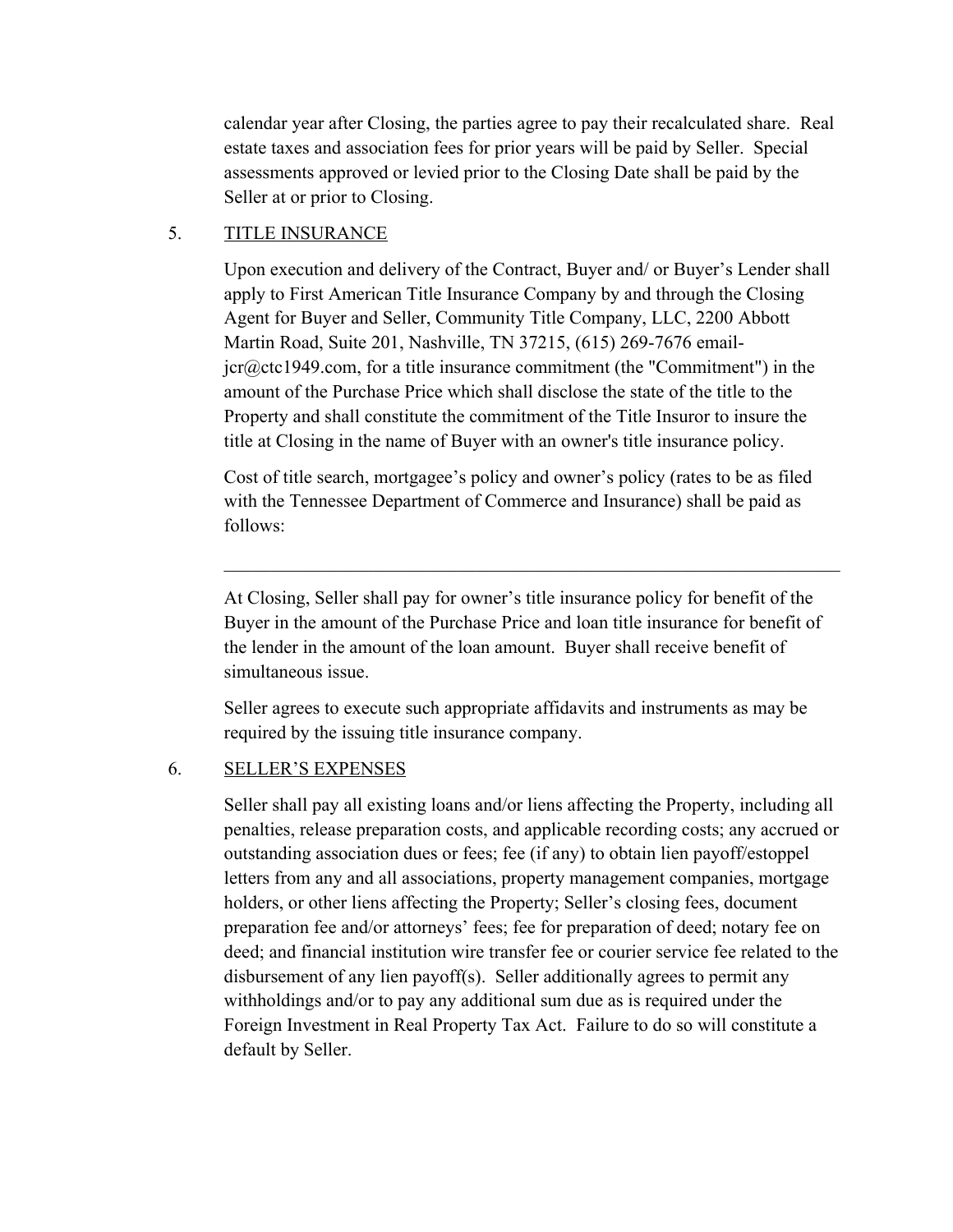In the event Seller is subject to tax withholding as required by the Foreign Investment in Real Property Tax Act (hereinafter "FIRTPA"), Seller additionally agrees that such tax withholding must be collected from Seller by Buyer's Closing Agent at the time of Closing. In the event Seller is not subject to FIRTPA, Seller shall be required as a condition of closing to sign appropriate affidavits certifying that Seller is not subject to FIRTPA.

## 7. BUYER'S EXPENSES

Buyer shall pay all transfer taxes and recording fees on deed of conveyance and deed of trust; Buyer's closing fee, document preparation fee and/or attorney's fees; preparation of note, deed of trust, and other loan documents; mortgage loan insurance or boundary line survey; credit report; required premiums for private mortgage, hazard, and flood insurance; required reserve deposits for insurance premiums and taxes; prepaid interest; re-inspection fees pursuant to appraisal; insured Closing Protection Letter; association fees; and any costs incident to obtaining and closing a loan, included bur not limited to: appraisal, origination, discount points, application, commitment, underwriting, document review, courier, assignment, photo, tax service, notary fees, and any wire fee or other charge imposed for the disbursement of the Seller's proceeds according to the terms of this Contract.

## 8. DUE DILIGENCE PERIOD

From the execution of this Contract until A.M./P.M. CST on the day following completion of the Binding Agreement Date (the "Due Diligence Period"), Buyer may (i) investigate Buyer's ability to obtain a loan to be secured by a deed of trust on the Property; (ii) perform or cause to be performed an appraisal of the Property; and (3) inspect the Property and determine in its sole and absolute discretion whether the Property is acceptable to Buyer. This includes, but is not limited to, examination of the Commitment and inspection of all encumbrances, legal, physical or otherwise, as well as any easements of record to Buyer's full, personal, and absolute satisfaction. In the event Buyer fails to notify Seller in writing during Inspection Period that this condition has not been satisfied, this condition shall conclusively be deemed for all purposes to have been satisfied and the Property shall be deemed acceptable. If the Property is unacceptable to Buyer within the Inspection Period, Buyer shall so inform Seller in writing prior to the expiration of the Inspection Period and this Contract shall be null and void and of no force and effect whatsoever and neither party hereto will have any liability, legal or otherwise, arising from this Contract.

## 9. RIGHT TO INSPECT

Buyer may at all times before the closing go upon the Property, with Seller's agent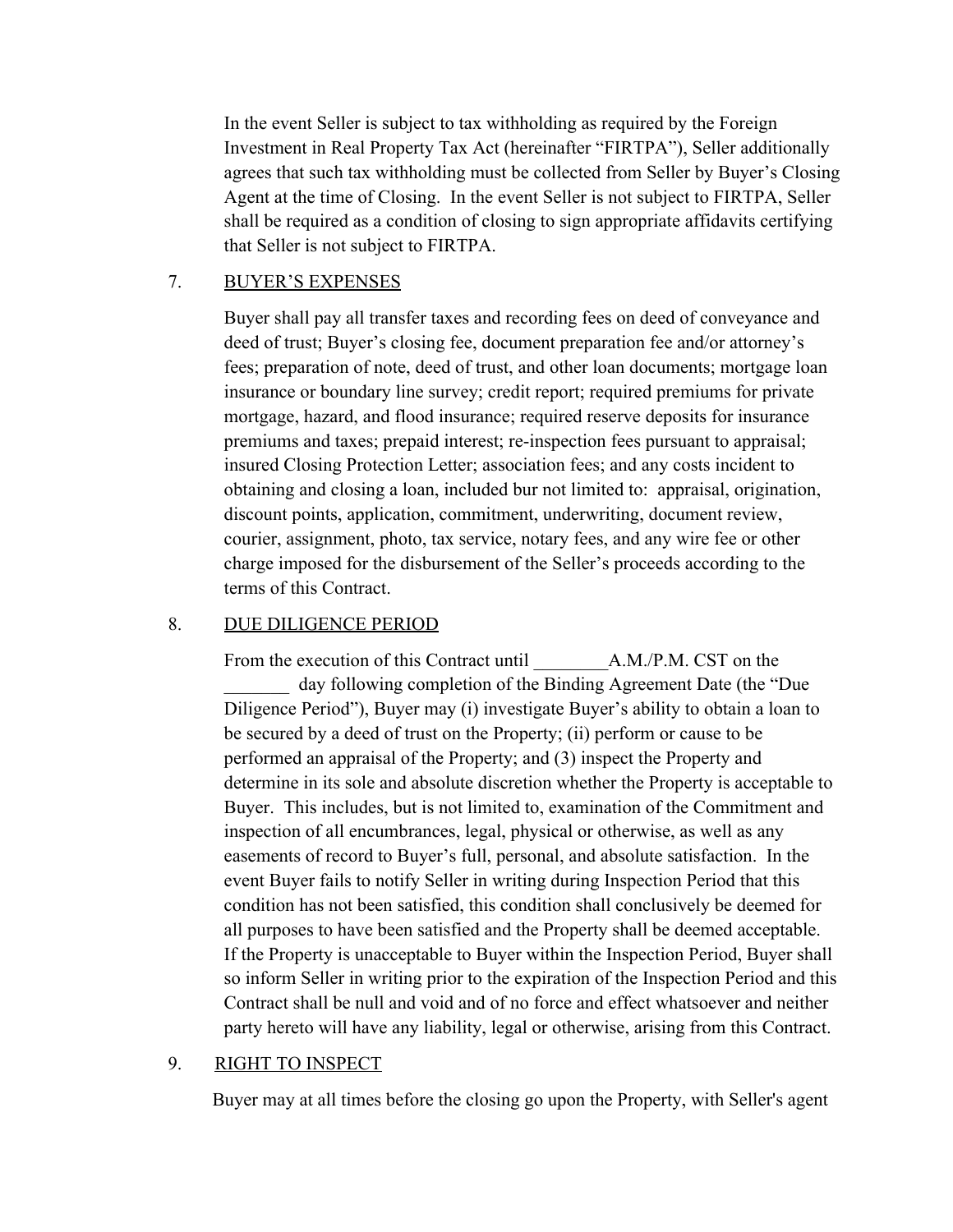present if desired by Seller, with its own personnel, its agents, and engineers as needed, to inspect, examine, survey or otherwise do whatever Buyer deems necessary by way of inspection, engineering, tests and planning for the Property. This privilege shall include the right to make soil tests, borings, and other tests required to obtain any information necessary to determine subsurface conditions, all of which shall be satisfactory to Buyer for its contemplated use of the Property as determined within the Inspection Period. In its exercise of the privileges granted by this paragraph, Buyer shall substantially restore the Property to its original condition prior to the commencement of engineering work and shall indemnify and hold harmless the Seller from all loss, damage, or expense, including any claims of third parties for damage to person or property, arising from or attributable to Buyer's use of the Property or activities upon the Property prior to the closing. In the event this sale is not closed for any reason, Buyer shall deliver over to Seller copies of all drawings, studies, tests, and other materials which it may have compiled with respect to the Property in preparation for the purchase of the same.

#### 10. RISK OF LOSS AND CONDEMNATION

All risk of loss of or to the Property in whole or in part shall remain on Seller until transfer of legal title to Buyer at closing. If before closing any condemnation proceeding is or has been commenced with respect to the Property or any casualty results in damage to the Property or improvements thereon, Buyer shall have the option of either terminating this Contract or of completing the purchase contemplated herein. In the event Buyer elects to terminate the Contract, all parties shall be relieved from any further liability hereunder. If, however, Buyer shall elect to complete this transaction, there shall be no reduction in the Purchase Price and Buyer shall be entitled, in the case of fire or other casualty, to receive from the insurance carrier all insurance proceeds or, in the case of condemnation, to receive the entire award for the Property or the portion thereof so taken. Buyer shall be required to pay or absorb any "deductible" in the event Buyer receives the insurance proceeds. Seller shall execute and deliver to Buyer on the closing hereunder all proper instruments for the assignment and collection of any such proceeds and awards.

#### 11. SUCCESSORS AND ASSIGNS

Any rights and obligations of the Buyer or Seller under the Contract shall be freely assignable to any other person, firm or corporation by either party.

## 12. DEFAULT

If this Contract has not been terminated in accordance with any of its provisions at or prior to Closing, and Buyer fails to consummate the purchase of the Property pursuant to this Contract or otherwise defaults on its obligations hereunder at or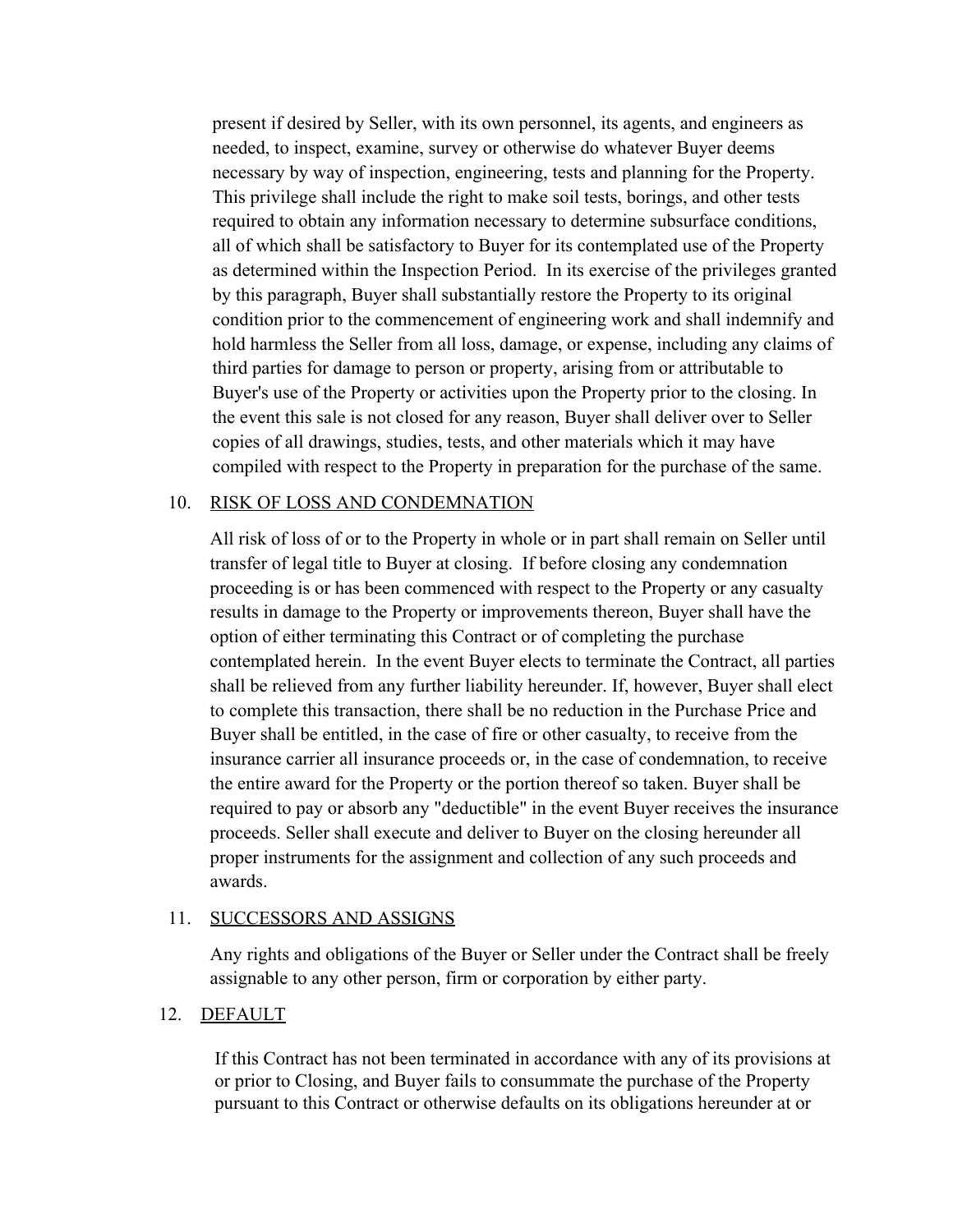prior to Closing for any reason except failure by Seller to perform hereunder, or if prior to Closing any one or more of Buyer's representations or warranties are breached in any material respect, Seller shall provide Buyer with written notice of such default or breach. Buyer shall have five (5) business days after Buyer's receipt of such notice to cure such default. If Buyer does not cure such default within five (5) business days after Buyer's receipt of the written notice, then Seller may, as Seller's sole remedy, either (i) terminate this Agreement by written notice delivered to Buyer, and the Title Agent shall deliver the Earnest Money (together with any interest earned thereon) to Seller, as Seller's liquidated damages, or (ii) enforce specific performance of this Agreement by Buyer.

If this Agreement has not been terminated in accordance with any of its provisions at or prior to Closing, and Seller fails to consummate the sale of the Property pursuant to this Contract or otherwise defaults on its obligations hereunder at or prior to Closing for any reason except failure by Buyer to perform hereunder, or if prior to Closing any one or more of Seller's representations or warranties are breached in any material respect, Buyer shall provide Seller with written notice of such default or breach. Seller shall have five (5) business days after Seller's receipt of such notice to cure such default. If Seller does not cure such default within five (5) business days after Seller's receipt of the written notice, then Buyer may, at Buyer's sole option, do any one or more of the following: (i) terminate this Agreement by written notice delivered to Seller and receive a full refund of the Earnest Money from the Title Agent (together with any interest earned thereon), and Seller shall reimburse Buyer for Buyer's actual, documented out-of-pocket expenses incurred in connection with this Agreement; or (ii) enforce specific performance of this Contract. The prevailing party in any action involving this Contract is entitled to the award of reasonable attorneys' fees and court costs.

#### 13. GOVERNING LAW AND VENUE

This Agreement is intended as a contract for the purchase and sale of real property and shall be interpreted in accordance with the laws of the State of Tennessee.

#### 14. ENTIRE CONTRACT AND BINDING EFFECT

This Contract and its exhibits constitute the entire agreement of the parties and no statement or representation shall be considered a part of this Contract, or binding upon the parties, unless contained herein or set forth in written agreement executed by Seller and Buyer and made a part hereof.

#### 15. CLOSING DATE.

The parties will close at Community Title Company, LLC at  $A.M./$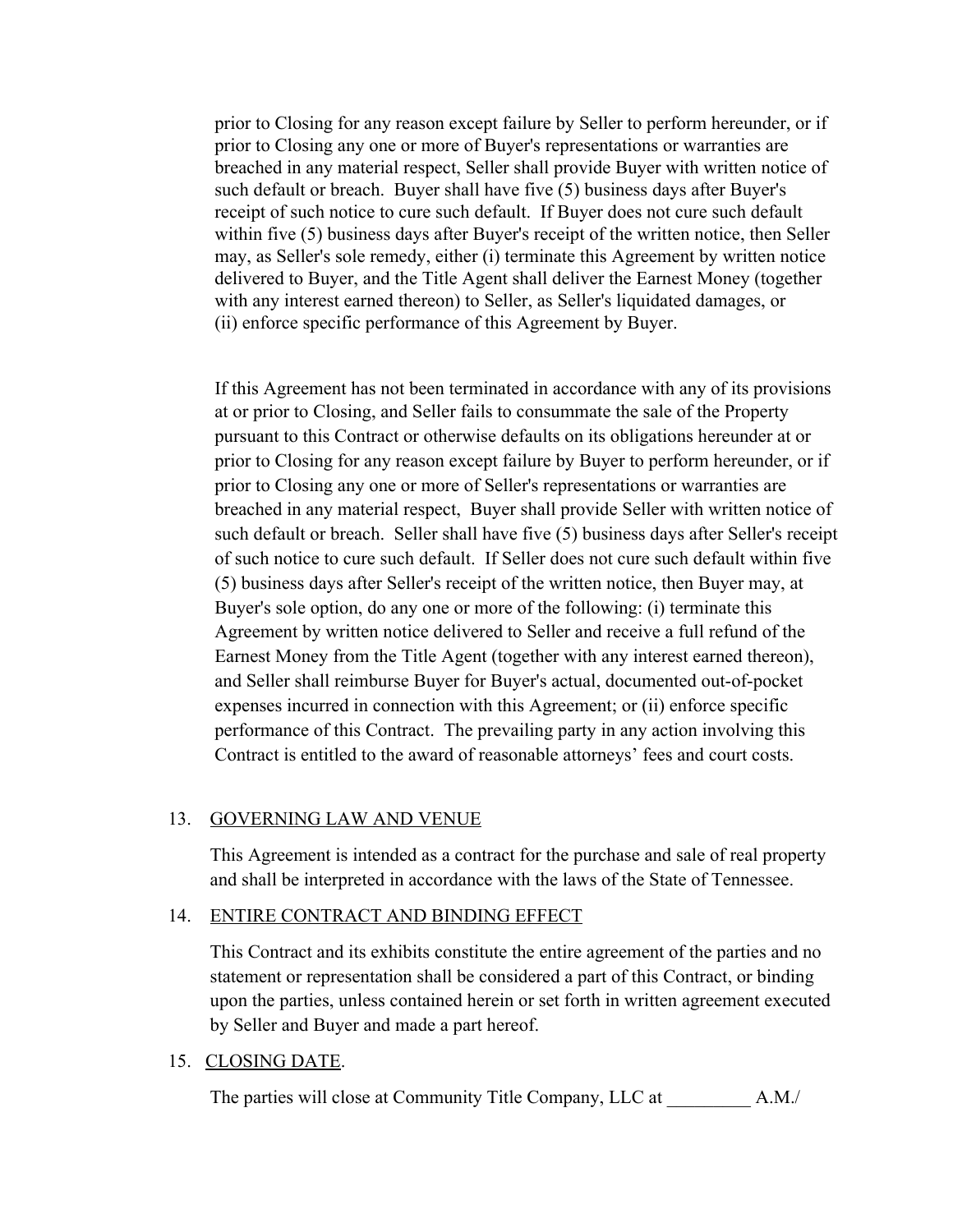P.M. on the  $\_\_\_\_\_\_\_\_\$  day of  $\_\_\_\_\_\_\_\_\_\_\_\_\_\_\_\_\_\_$ 

## 16. POSSESSION

Possession of the Property shall pass to Buyer at the time of closing.

## 17. BROKER, COMMISSION, AND RESPONSIBILITY.

Seller and Buyer agree that this Contract has been negotiated and entered into without the assistance and participation of a real estate broker. Buyer agrees to indemnify and hold harmless the Seller from any liability (including costs and attorney's fees incurred in the defense thereof) resulting from claims by any agent or broker claiming a commission as part of, or related to, this transaction.

## 18. CONSULT LEGAL COUNSEL.

This is intended to be a legally binding contract READ IT CAREFULLY. NO REPRESENTATION OR RECOMMENDATION IS MADE BY EITHER PARTY OR THE PROVIDER OF THIS FORM OF CONTRACT AS TO THE LEGAL SUFFICIENCY, LEGAL EFFECT, OR TAX CONSEQUENCES OF THIS DOCUMENT OR THE TRANSACTION CONTEMPLATED HEREIN

## 19. TIME PERIODS.

Time is of the essence in this Agreement. All time periods referred to in this Contract are to be counted in calendar days, not working business days. Any time periods set forth in this Contract which fall on a weekend or national holiday, shall be moved to the next succeeding calendar working day. Mutual execution of this Contract shall, for all purposes, be deemed to be the latest of the dates of execution by Seller or Buyer. Time is of the essence to this Contract and all provisions herein.

## 20. NOTICES

 $\mathcal{L}_\text{max}$  , where  $\mathcal{L}_\text{max}$ 

 $\overline{\phantom{a}}$ 

Any notice, or other communication hereunder shall be in writing and shall be deemed to have been duly given if delivered in person or sent by email or prepaid first class registered or certified mail; by telegram, mailgram, or by Federal Express or similar express mail service, to the address as follows:

TO BUYER: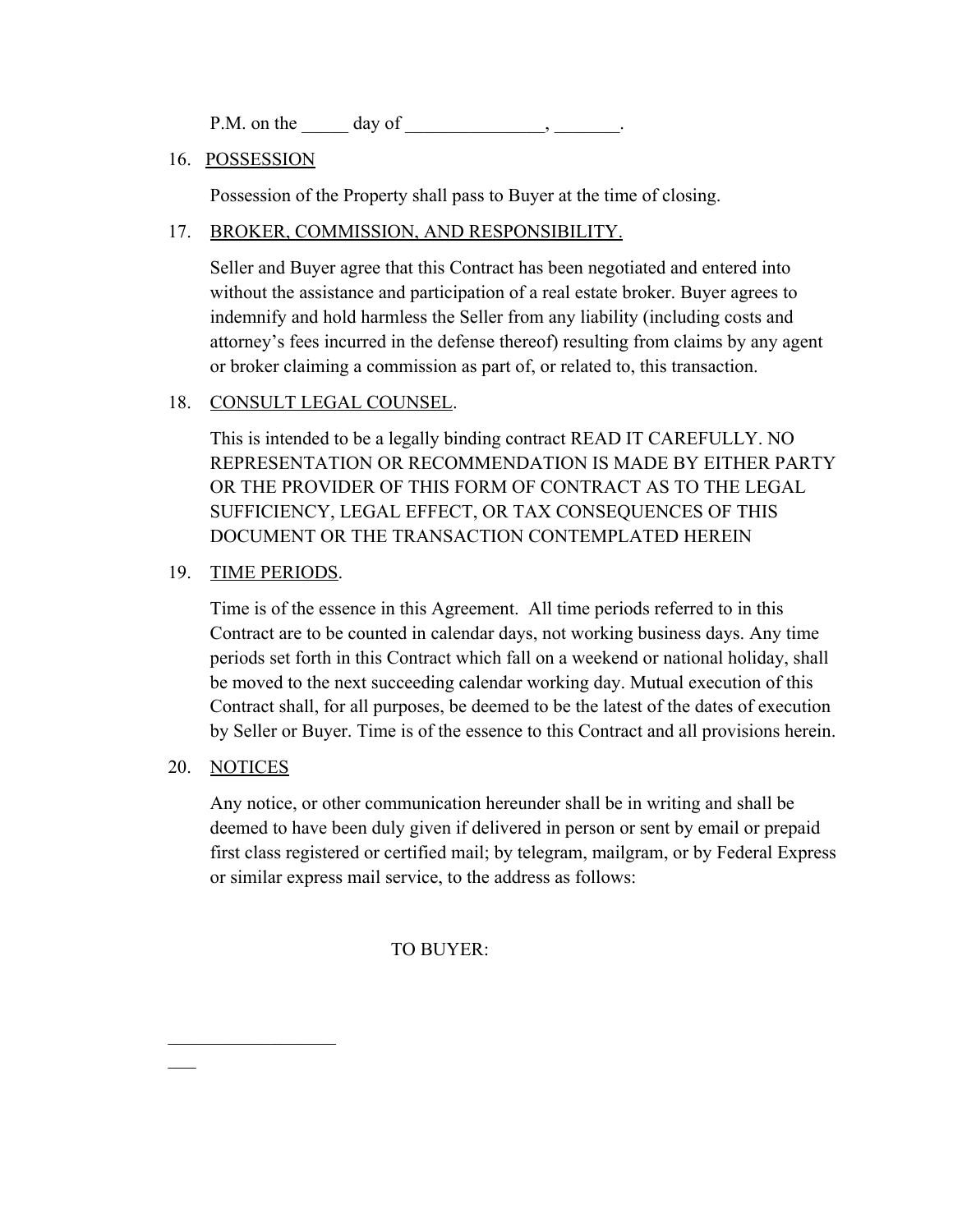## TO SELLER

 $\overline{\phantom{a}}$ 

 $\overline{\phantom{a}}$ 

 $\overline{\phantom{a}}$ 

 $\mathcal{L}_\text{max}$  , where  $\mathcal{L}_\text{max}$ 

 $\mathcal{L}_\text{max}$  , where  $\mathcal{L}_\text{max}$ 

 $\mathcal{L}_\text{max}$  , where  $\mathcal{L}_\text{max}$ 

The addresses for the purposes of this paragraph may be changed by giving notice as provided herein. Notices shall also be deemed to have been given upon receipt or actual knowledge, by any means, of the information contained in said notice.

21. METHOD OF EXECUTION. The parties agree that signatures and initials transmitted by facsimile, other photocopy transmittal, or by transmittal of digital signature as defined by the applicable State or Federal law will be acceptable and

 $\mathcal{L}_\text{max}$  , where  $\mathcal{L}_\text{max}$  , we have the set of  $\mathcal{L}_\text{max}$ 

 $\mathcal{L}_\text{max}$  , where  $\mathcal{L}_\text{max}$  , we have the set of  $\mathcal{L}_\text{max}$ 

may be treated as originals and that the final Purchase and Sale Agreement containing all signatures and initials may be executed partially by original signature and partially on facsimile, other photocopy documents, or by digital signature as defined by applicable State or Federal law.

22. Until fully executed by all parties, this writing shall be construed to be an offer to sell or purchase. Unless extended in writing, this offer shall expire at  $\_\_\_\_\_\_\_\$ A.M./P.M. on  $\_\_\_\_\_\_\_\_\_\_\_\_\_$ 

IN WITNESS THEREOF, this Contract has been executed by the Buyer and Seller as of the day and year set out below (the "Binding Agreement Date" shall be the later of the dates set forth below.)

SELLER: